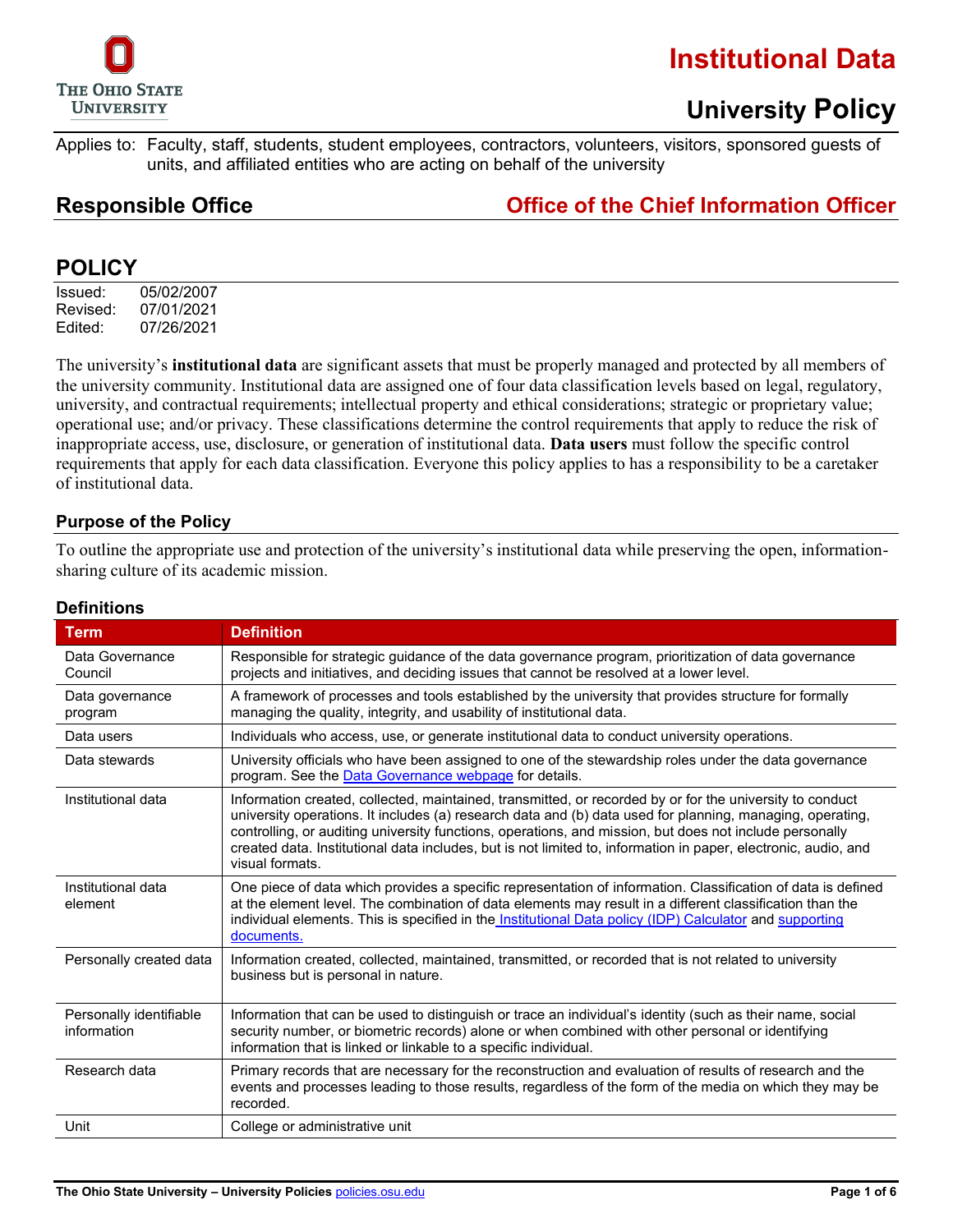

Applies to: Faculty, staff, students, student employees, contractors, volunteers, visitors, sponsored guests of units, and affiliated entities who are acting on behalf of the university

#### **Policy Details**

- I. Compliance
	- A. Permission to access, use, disclose, or generate institutional data will be authorized to data users only for legitimate university purposes. Authorization will be granted based on data user roles and compliance with university, contractual, and legal requirements.
	- B. Permission to access, use, disclose, or generate **personally identifiable information** must also abide by the [Ohio State Privacy Principles.](https://it.osu.edu/privacy)
	- C. Data users must comply with all applicable laws and regulations; university rules, policies, procedures, and standards; and contracts.
	- D. In addition, **research data** must be managed in accordance with the [Research Data policy.](http://go.osu.edu/researchdatapolicy)
- II. Data Classification
	- A. Proper classification of institutional data is a prerequisite to manage risk and enable compliance with legal and regulatory requirements, as well as university rules, policies, and standards. Unauthorized or improper use or disclosure of institutional data could substantially and/or materially impact the university's mission, operations, reputation, and finances, and could result in identity theft.
	- B. All institutional data is assigned one of four classifications based on compliance, privacy, sensitivity, criticality, operational usage, and risk.
	- C. The four institutional data classifications are, from least to most restrictive:
		- 1. Public (S1): Institutional data intended for public use that has no access or management restrictions.
		- 2. Internal (S2): Institutional data used to conduct university business and operations. Unless otherwise indicated, internal is the default level for institutional data.
		- 3. Private (S3): Institutional data classified as private due to legal, regulatory, administrative, or contractual requirements; intellectual property or ethical considerations; strategic or proprietary value; and/or other special governance of such data.
		- 4. Restricted (S4): Institutional data that requires the highest level of protection due to legal, regulatory, administrative, contractual, rule, or policy requirements.
	- D. Specific controls will be applied based on the data classification level in accordance with the university [Information Security Standard.](https://go.osu.edu/infosec-iss)
	- E. **Institutional data element** assignments for the above listed data classifications and their permitted use are specified in the IDP [Calculator](https://go.osu.edu/idp-calc) an[d supporting documents](https://cybersecurity.osu.edu/cybersecurity-osu/internal-policies-compliance/institutional-data-policy).
	- F. Requests to modify the classification of data element(s) must be submitted to and approved by the **Data**  Governance Council or designee. Submit requests to [datagovernance@osu.edu.](mailto:datagovernance@osu.edu)
- III. Records Management and Data Destruction
	- A. Institutional data may reside in university records, be used to produce university records, or itself constitute university records.
	- B. University records must be managed in accordance with approved records retention and disposition schedules consistent with the [Records Management policy and guidelines.](http://go.osu.edu/records) Ohio law requires that university records not be discarded nor destroyed prior to the expiration of the authorized retention period.
	- C. To uphold [Ohio State Privacy Principles,](https://it.osu.edu/privacy) records must be disposed of in accordance with the [Records](http://go.osu.edu/records)  [Management policy and guidelines.](http://go.osu.edu/records)
	- D. The university [Information Security Standard](https://go.osu.edu/infosec-iss) and the [Records Management policy](https://library.osu.edu/osu-records-management/policy) provide guidance for the secure destruction of institutional data.
- IV. Public Records
	- A. Although university records may be subject to disclosure pursuant to [Ohio's Public Records Act,](http://codes.ohio.gov/orc/149.43) the underlying data maintained for university purposes must be protected according to its data classification.
	- B. Public records requests must be handled in accordance with the [Public Records policy.](http://compliance.osu.edu/PublicRecordsPolicy.pdf)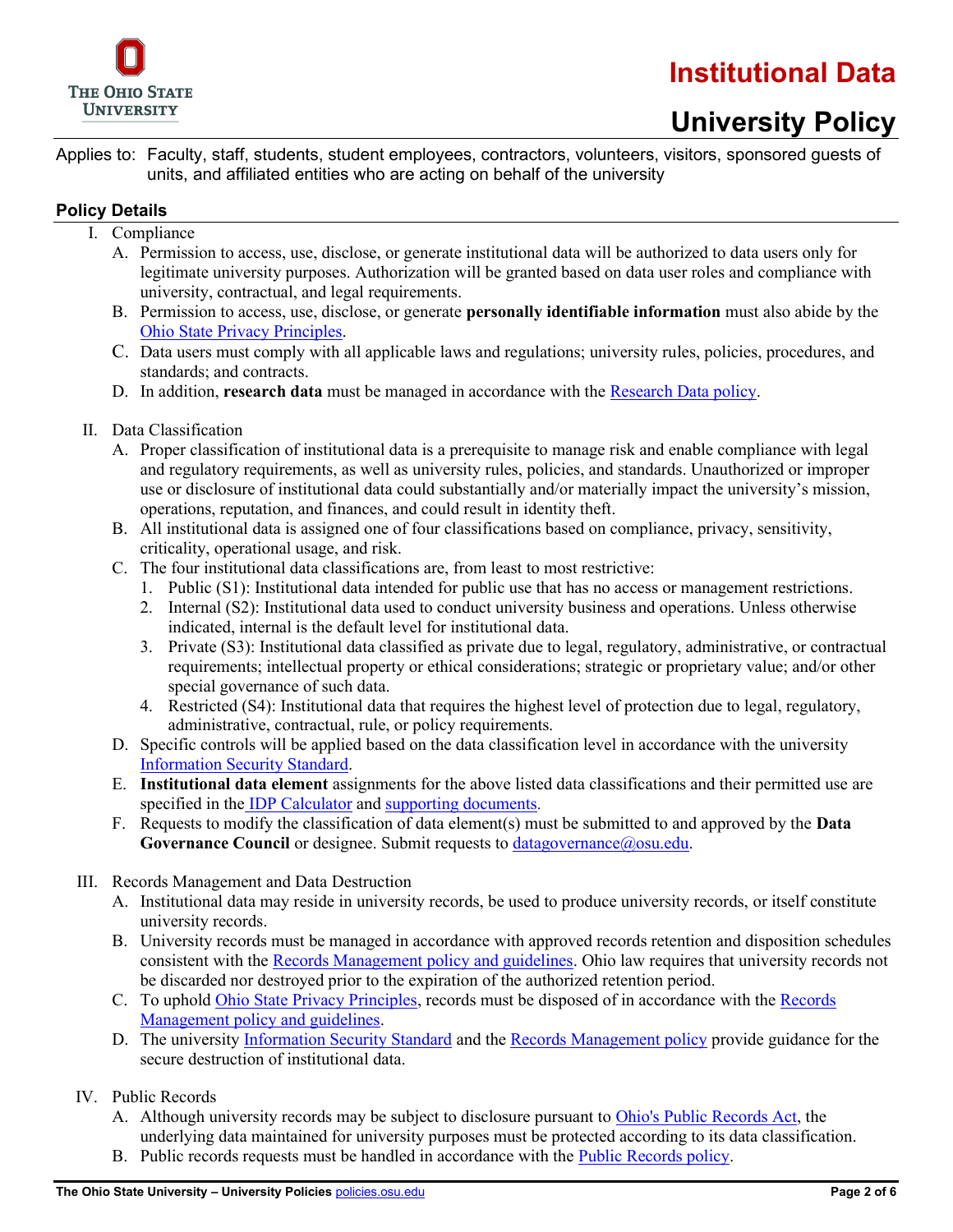

# **University Policy**

Applies to: Faculty, staff, students, student employees, contractors, volunteers, visitors, sponsored guests of units, and affiliated entities who are acting on behalf of the university

- V. Relinquishing Data
	- A. All data users are required to relinquish institutional data upon the end of their university employment or as required by changes in their role or relationship with the university, arrangements with senior management, **data steward** requirements, contractual requirements, and/or university policy requirements. See the [Research Data policy](http://orc.osu.edu/files/ResearchDataPolicy.pdf) for pertinent additional details regarding research data.

#### **PROCEDURE**

| Issued:  | 05/02/2007 |
|----------|------------|
| Revised: | 07/01/2021 |
| Edited:  | 07/26/2021 |

- I. Data Governance Council
	- A. The Data Governance Council defines and publishes data classification assignments, governance processes, and data governance roles.
	- B. The Data Governance Council is comprised of the following core members:
		- 1. Two co-chairs, one provided by the University Data Governance Program Office and the other provided by The Ohio State University Wexner Medical Center
		- 2. The university's chief information officer or designee
		- 3. The university's chief privacy officer
		- 4. Representatives of major constituency groups and/or major systems from the Office of Business and Finance; Office of Human Resources; University Registrar office; University Advancement; Office of Marketing and Communications; Enterprise for Research, Innovation and Knowledge: Office of Research; and Ohio State University Wexner Medical Center
		- 5. A member of the faculty, selected by the faculty council
	- C. Additional Council members may be chosen by the core members.
	- D. Further information on the Council and the university's **data governance program** can be found on th[e Data](https://data.osu.edu/data/data-governance)  [Governance webpage.](https://data.osu.edu/data/data-governance)

#### II. Training

- A. Data users with access to S4 data must complete university-approved [institutional data training](https://go.osu.edu/idp-training) annually, at a minimum. All others must complete [institutional data awareness](https://cybersecurity.osu.edu/IDP_Awareness) annually.
- B. Additional training may be required for handling institutional data pursuant to legal, regulatory, administrative, or contractual requirements. University community members should consult their supervisor or data steward regarding additional and ongoing training needs.
- III. Duty to Report
	- A. All individuals to whom this policy applies must report a suspected unauthorized or inappropriate access, use, disclosure, or generation of institutional data immediately upon discovery to their local IT help desk or security responders as set forth in the [Information Security Incident Response Management policy.](https://go.osu.edu/infosec-isirmp)
- IV. Additional Requirements and Operating Procedures
	- A. The university [Research Data policy](http://go.osu.edu/researchdatapolicy) describes the proper access, use, disclosure, and generation of research data.
	- B. The university [Protected Health Information and HIPAA policy](https://go.osu.edu/phi-hipaa-policy) provides the mechanisms to comply with the Health Information Portability Accountability Act (HIPAA) and corresponding regulations.
	- C. The [Ohio State Privacy Principles](https://it.osu.edu/privacy) describe the university's commitment to privacy, including providing notice, accessing and requesting changes to personal information, providing and honoring choices, and investigating reports of privacy violations.
	- D. **Units** may implement additional unit operating procedures or guidelines for institutional data.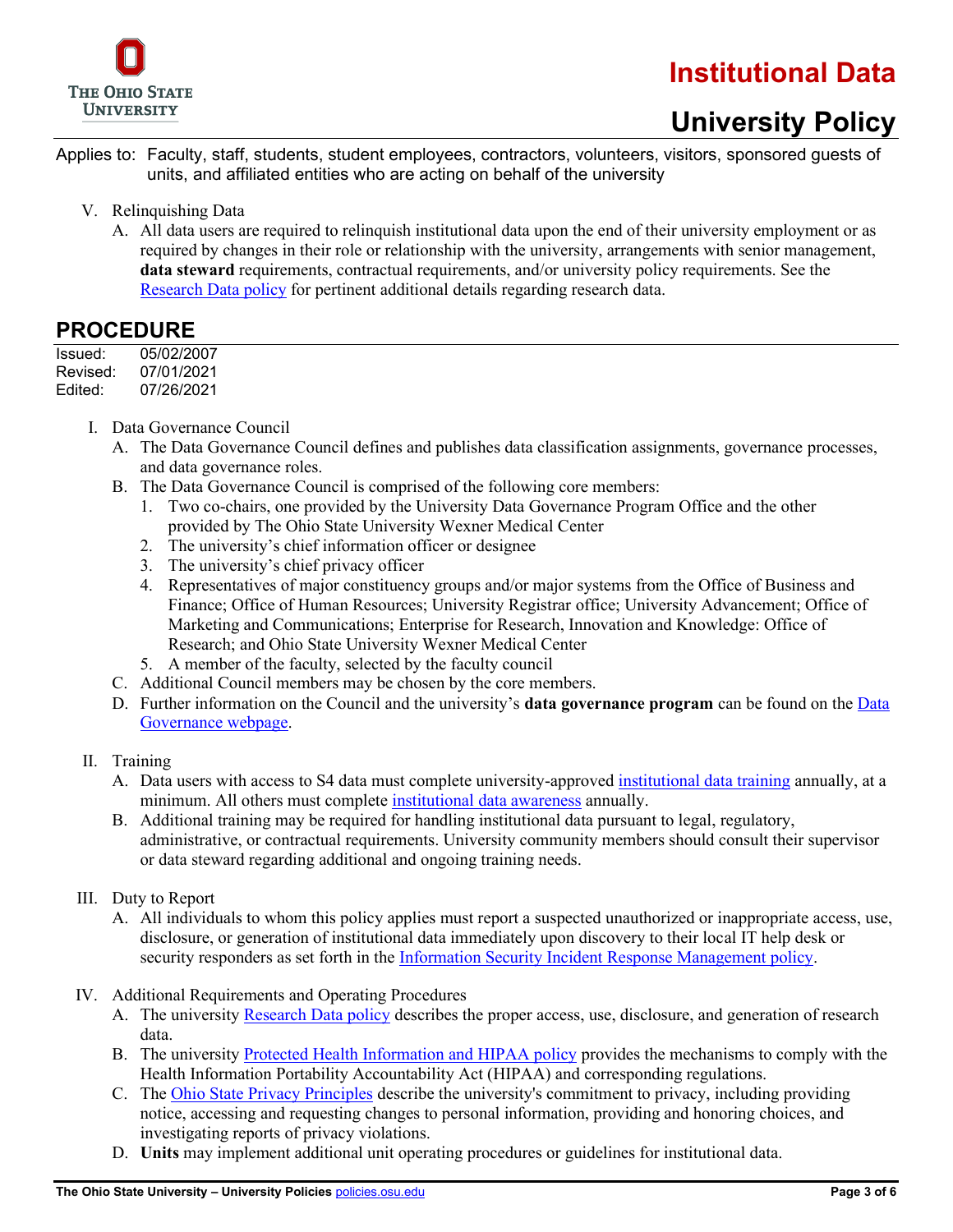

# **University Policy**

- Applies to: Faculty, staff, students, student employees, contractors, volunteers, visitors, sponsored guests of units, and affiliated entities who are acting on behalf of the university
	- 1. If units wish to implement additional unit operating procedures that conflict with or differ from any element of this policy, they must submit such proposed procedures to the Data Governance Council for review and approval prior to implementation. Submit review requests to [datagovernance@osu.edu.](mailto:idcc@osu.edu)
	- 2. Any additional procedures or guidelines created by a unit must be documented and disseminated to its data users.
	- V. Personally Created Data
		- A. It is the responsibility of the data user to back up, save, manage, and maintain any **personally created data**.
		- B. The university does not assume any liability and will not take responsibility for archiving, maintaining, managing, or granting access to any personally created data as it is not considered institutional data.
	- VI. Policy Exceptions
		- A. Policy exception requests must be submitted to and approved by the Data Governance Council or designee. Submit requests to [datagovernance@osu.edu.](mailto:datagovernance@osu.edu)
	- VII. Policy Violations
		- A. Data users who violate this policy may be denied access to university computing resources. The university may enforce corrective or disciplinary action, up to and including termination or dismissal, in accordance with applicable policies or rules for violations of this policy.
		- B. The university may temporarily suspend or block access to university computing resources prior to the initiation or completion of disciplinary procedures.
		- C. The university may refer or be required to refer suspected violations of applicable law to appropriate law enforcement agencies.
		- D. Policy violators may be subject to civil litigation or criminal prosecution depending on the circumstances.

| <b>Position or Office</b>                      | <b>Responsibilities</b>                                                                                                                                                                                                                                                                                                                                                                                                                                                                                                                              |
|------------------------------------------------|------------------------------------------------------------------------------------------------------------------------------------------------------------------------------------------------------------------------------------------------------------------------------------------------------------------------------------------------------------------------------------------------------------------------------------------------------------------------------------------------------------------------------------------------------|
| All individuals to whom<br>this policy applies | 1. Properly manage and protect institutional data as set forth in the policy.<br>2. Report suspected unauthorized or inappropriate access, use, disclosure, or generation of institutional<br>data immediately as set forth in the policy.<br>3. Complete required training or awareness annually as set forth in the policy.                                                                                                                                                                                                                        |
| Data Governance Council                        | 1. Responsible for strategic guidance of data governance program, prioritization of data governance<br>projects and initiatives, and deciding issues that cannot be resolved at a lower level.<br>2. Define and publish data classification assignments, governance processes, and data governance roles.<br>3. Review requests to modify the classification of data elements.<br>4. Review requests to implement unit operating procedures that conflict with or differ from any element of<br>this policy.<br>5. Review policy exception requests. |
| Data users                                     | 1. Follow specific control requirements that apply for each data classification.<br>2. Comply with all applicable laws and regulations; university rules, policies, procedures, and standards;<br>and contracts.<br>3. Relinquish institutional data upon end of university employment or as otherwise required as described<br>in the policy.<br>4. Complete required training or awareness annually as set forth in the policy.<br>5. Back up, save, manage, and maintain any personally created data.                                             |
| Unit                                           | 1. Document and disseminate any additional unit procedures or guidelines to unit data users.<br>2. Obtain prior approval from Data Governance Council for any unit operating procedures that conflict with<br>or differ from any element of this policy.                                                                                                                                                                                                                                                                                             |

#### **Responsibilities**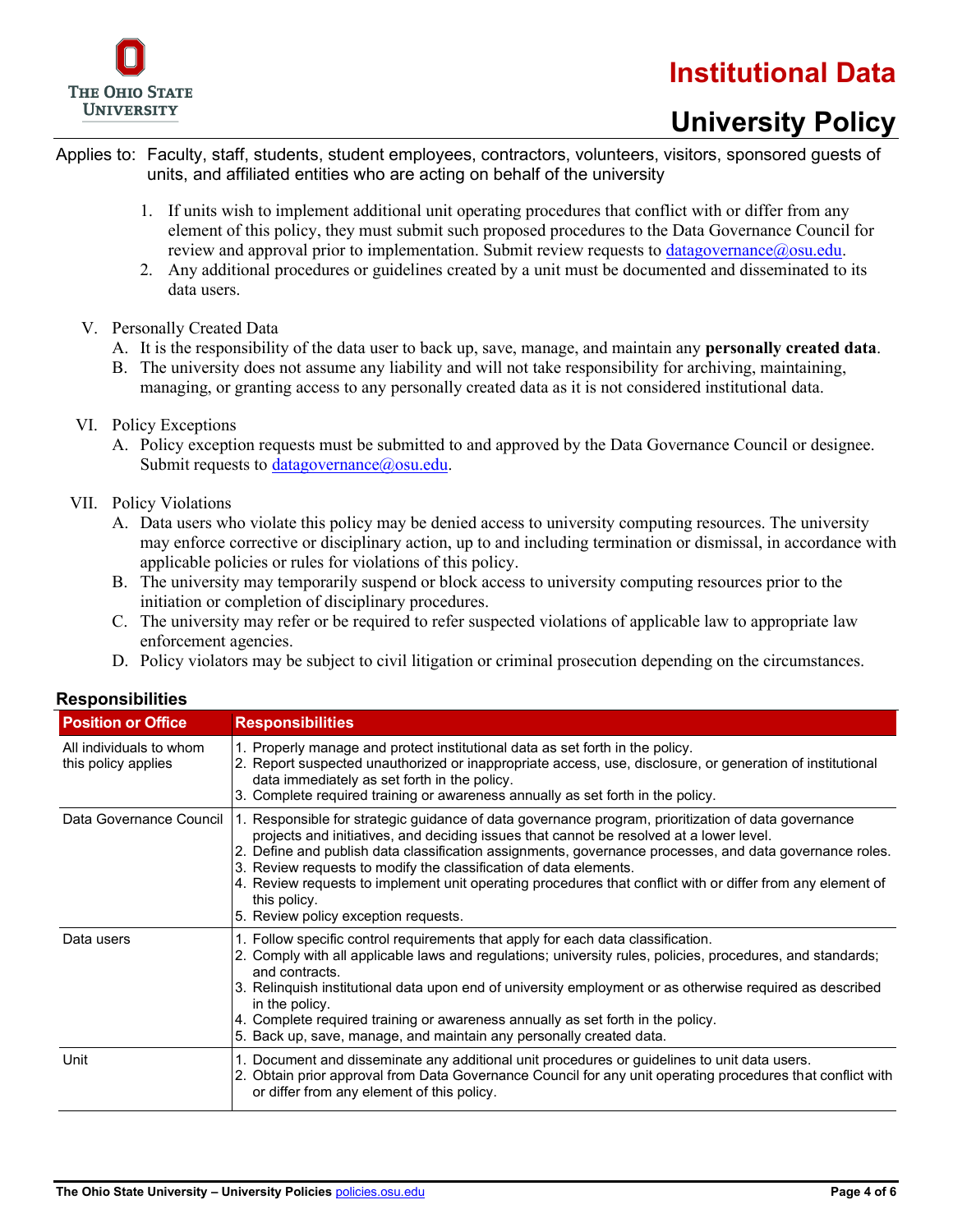

# **University Policy**

Applies to: Faculty, staff, students, student employees, contractors, volunteers, visitors, sponsored guests of units, and affiliated entities who are acting on behalf of the university

#### **Resources**

Governance Documents General Records Retention Schedule[, go.osu.edu/retention-schedules](http://go.osu.edu/retention-schedules)  Information Security Incident Response Management Process policy, [go.osu.edu/infosec-isirmp](https://go.osu.edu/infosec-isirmp) Information Security Standard, [go.osu.edu/infosec-iss](https://go.osu.edu/infosec-iss) Information Technology Security policy, [go.osu.edu/itsp](https://go.osu.edu/itsp) Ohio Public Records Law, [codes.ohio.gov/orc/149.43](http://codes.ohio.gov/orc/149.43) Protected Health Information and HIPAA policy[, go.osu.edu/phi-hipaa-policy](https://go.osu.edu/phi-hipaa-policy) Public Records policy[, compliance.osu.edu/PublicRecordsPolicy.pdf](http://compliance.osu.edu/PublicRecordsPolicy.pdf) Records Management policy, [go.osu.edu/records](https://go.osu.edu/records) Research Data policy, [go.osu.edu/researchdatapolicy](http://go.osu.edu/researchdatapolicy) Responsible Use of University Computing and Network Resources policy, [go.osu.edu/responsible-use](https://go.osu.edu/responsible-use) Training and Awareness Institutional Data Awareness, [cybersecurity.osu.edu/IDP\\_Awareness](https://cybersecurity.osu.edu/IDP_Awareness) Institutional Data Training, [go.osu.edu/idp-training](https://go.osu.edu/idp-training) OSUWMC HIPAA and Institutional Data Compliance Training, [go.osu.edu/idp-training](https://go.osu.edu/idp-training) Additional Guidance Cybersecurity4You, [cybersecurity4you.osu.edu](http://cybersecurity4you.osu.edu/)  Data Governance Program, [go.osu.edu/datagovernance](https://go.osu.edu/datagovernance) Data Management Plans, [guides.osu.edu/IntroDataManagement](https://guides.osu.edu/IntroDataManagement) Data Stewards for Institutional Data, [go.osu.edu/idp-stewards](http://go.osu.edu/idp-stewards) FAQs for Institutional Data policy, [go.osu.edu/idp-faq](http://go.osu.edu/idp-faq) HIPAA Privacy and IT Security Officers, [compliance.osu.edu/HIPAAprivacyITsecurity.pdf](http://compliance.osu.edu/HIPAAprivacyITsecurity.pdf) Institutional Data Elements Classification Assignments, [go.osu.edu/idp-elements](http://go.osu.edu/idp-elements) Ohio State Privacy Principles, [privacy.osu.edu](http://privacy.osu.edu/) OSU Records Management, [go.osu.edu/records](http://go.osu.edu/records)

#### **Contacts**

| <b>Subject</b>                                                                  | <b>Office</b>                                                               | <b>Telephone</b> | E-mail/URL                                                 |  |
|---------------------------------------------------------------------------------|-----------------------------------------------------------------------------|------------------|------------------------------------------------------------|--|
| Policy questions                                                                | Office of the Chief Information Officer, Security<br>and Privacy Governance | 614-688-4357     | riskmgmt@osu.edu                                           |  |
| Corrective action                                                               | Office of Human Resources, HR Connection                                    | 614-247-6947     | HRConnection@osu.edu                                       |  |
| Legal issues                                                                    | Office of Legal Affairs                                                     | 614-292-0611     | legal.osu.edu                                              |  |
| Media and other<br>communications<br><b>issues</b>                              | Office of Marketing and Communications                                      | 614-292-9681     | ucom.osu.edu                                               |  |
| Public records<br>requests                                                      | Office of University Compliance and Integrity,<br><b>Public Records</b>     | 614-247-5833     | PublicRecords@osu.edu<br>compliance.osu.edu/public-records |  |
| University Libraries, University Archives<br>Records<br>management<br>questions |                                                                             | 614-292-4092     | lib-records@osu.edu<br>go.osu.edu/records                  |  |